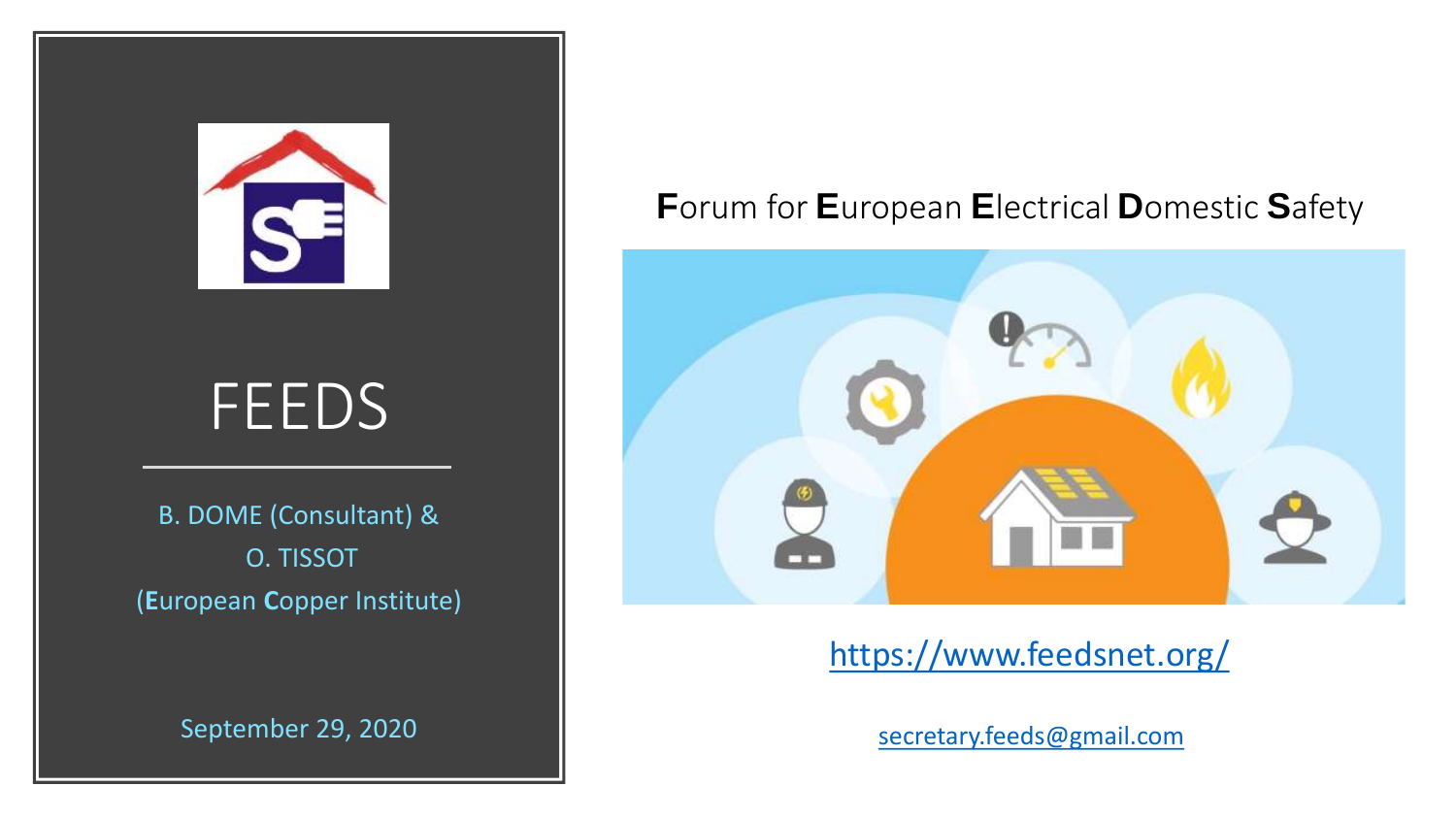

## Energy transition and safety

*How to ensure residential electrical safety in Europe*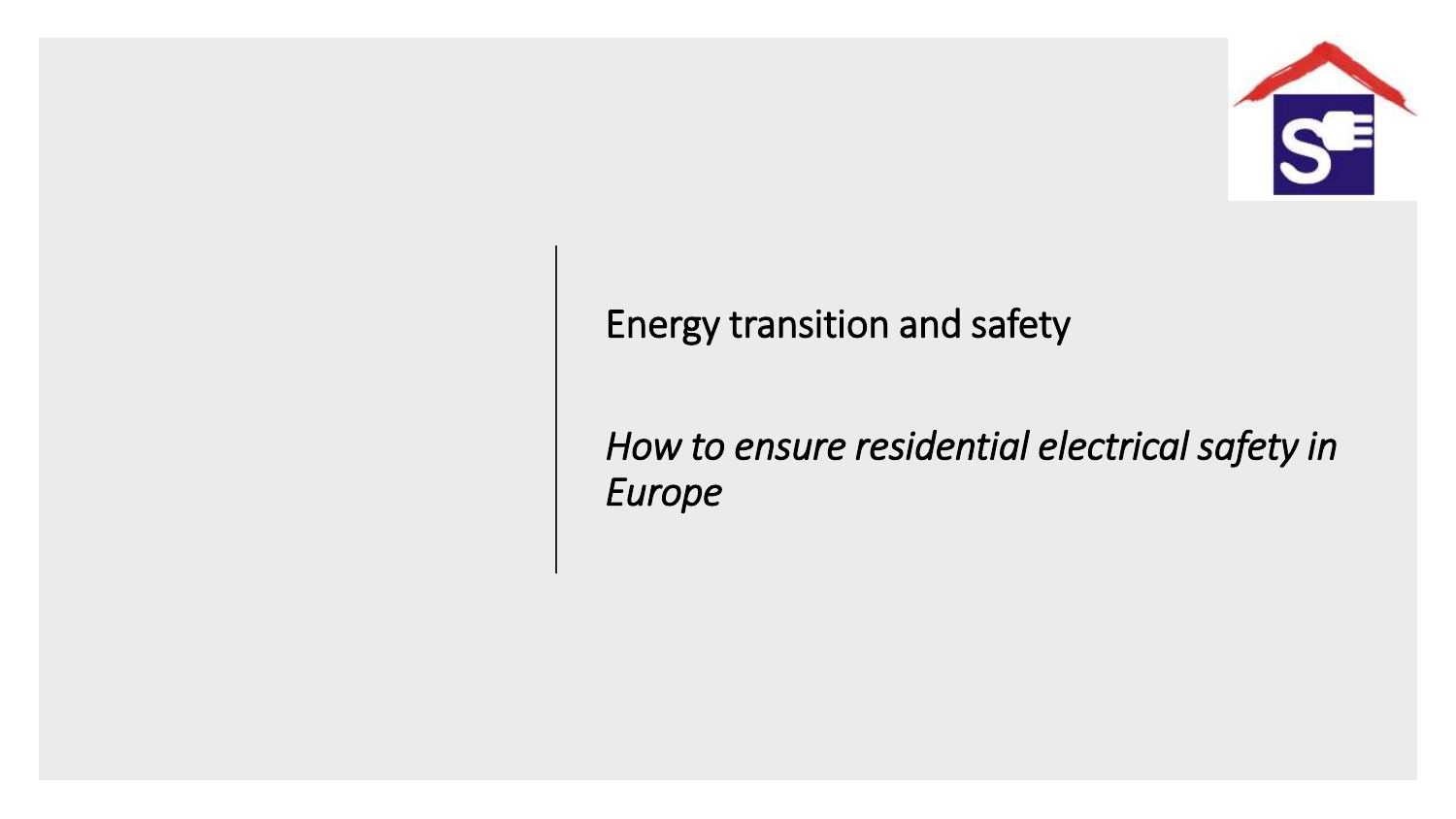## Energy transition

"*Electrification of the energy world, our societies and our economies, will shape the future*"

H.E. Dr Fatih Birol, Executive Director, International Energy Agency (IEA)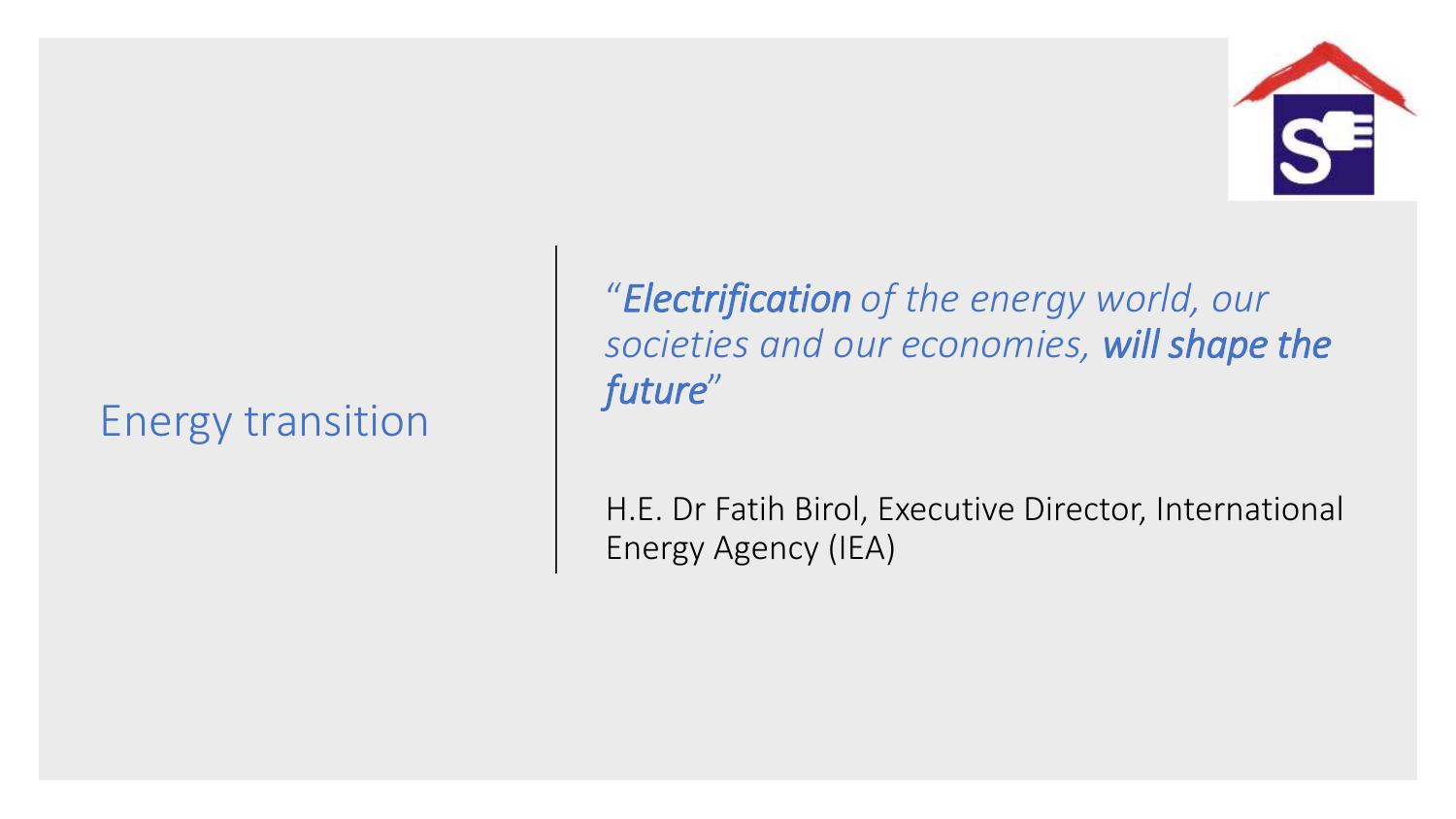# Why FEEDS?

• Electrification requires an adequate electrical installation



• Over recent years, the number of domestic fires are decreasing in the world and in the EU



• But, as demonstrated by FEEDS, the share of domestic fires from electrical source doesn't decrease at the same rate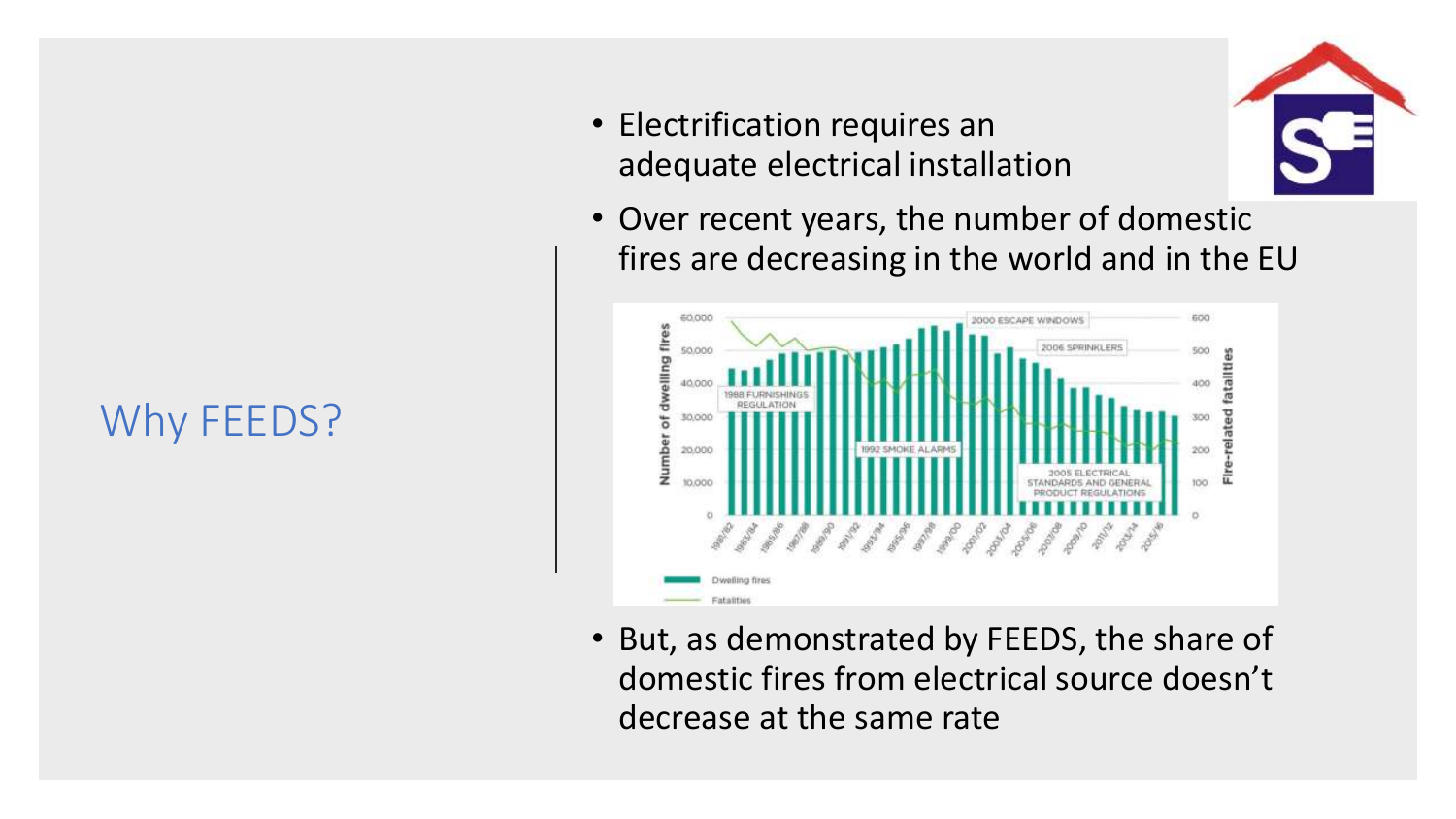# Why FEEDS?

- Mapping this concern at EU level required a study:
	- The FEEDS report ([edited March 2020\)](https://drive.google.com/file/d/1K73MlclJfM_miAcHhS3ojlAGl81zOooR/view)
- Credibility is assessed by the FEEDS members: broad panel of attendees including fire organisations, consumer organisations, insurance companies, professional associations including contractors and manufacturers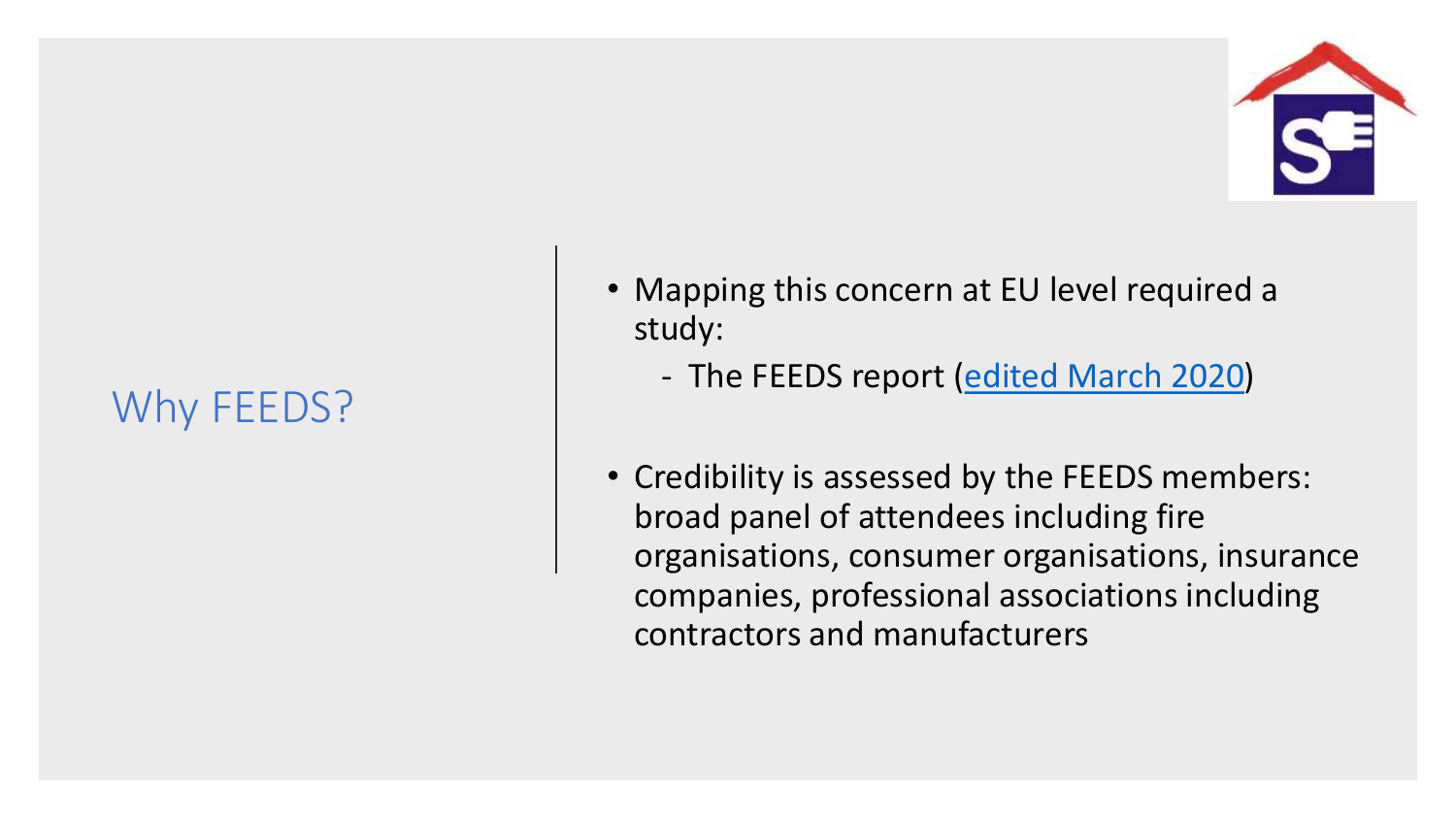



fisuel



European Copper Institute Сu Copper Alliance

The European consumer voice in standardisation

European Committee of Electrical **Installation Equipment Manufacturers**  Europacable

European Association of Electrical Contractors

European Copper Institute



European Fire Safety

Alliance





European Union Fire Officer Associations

International Federation for the Safety of Electricity



Insurance Europe Prevention Forum



**FEEDS** Members



Electrical<sup>e</sup> **Safety First** 

Confédération Nationale du Logement

The UK's Electrical Safety Experts



Users

Groupe de réflexion sur la sécurité électrique dans le logement

nederlandse brandwonden stichting

Dutch Burns Foundation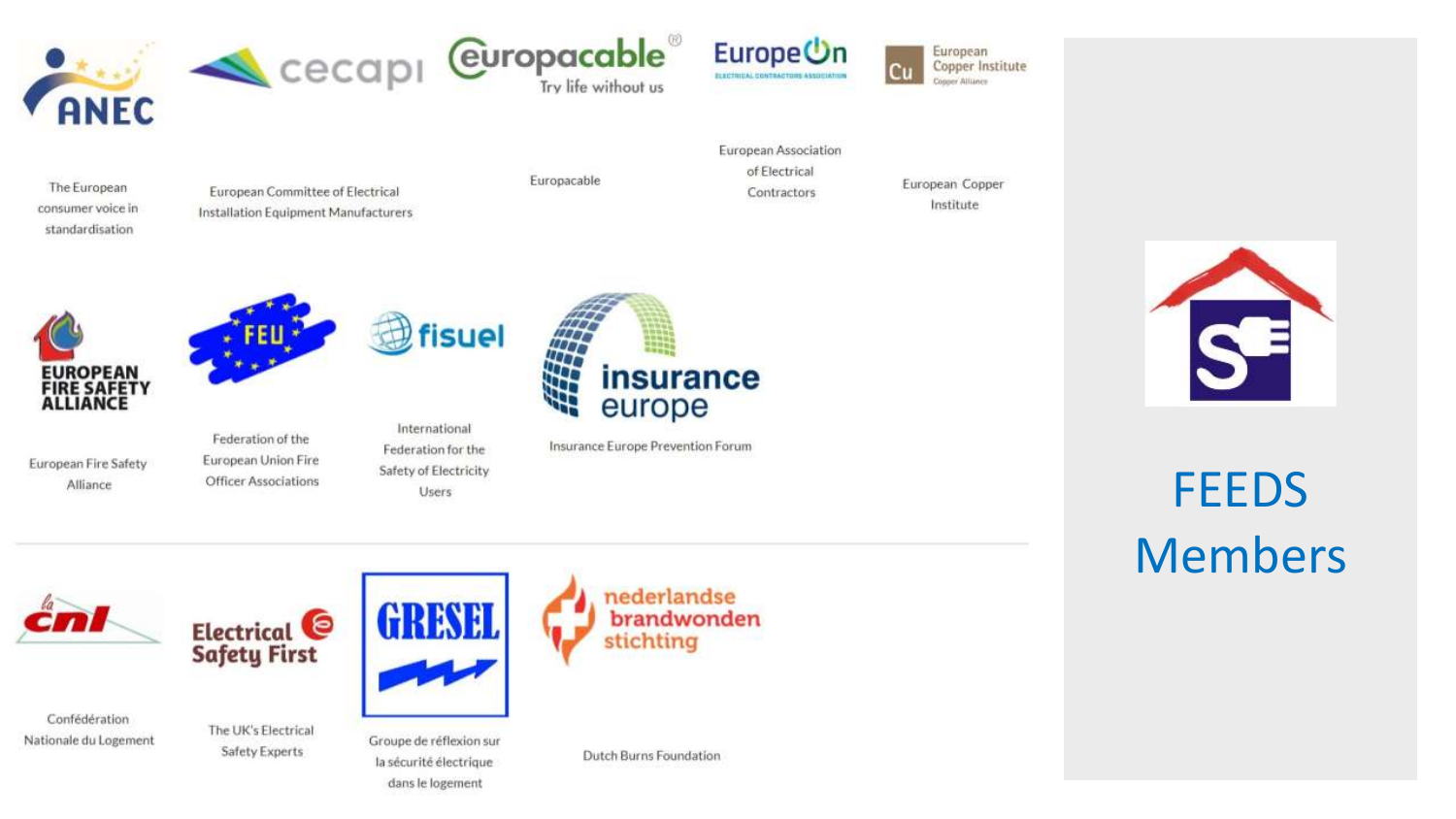- Evaluation of the number of domestic fires from an electrical source across EU
- The overall methodology is based on the best available data and extrapolated region by region & country by country

# FEEDS model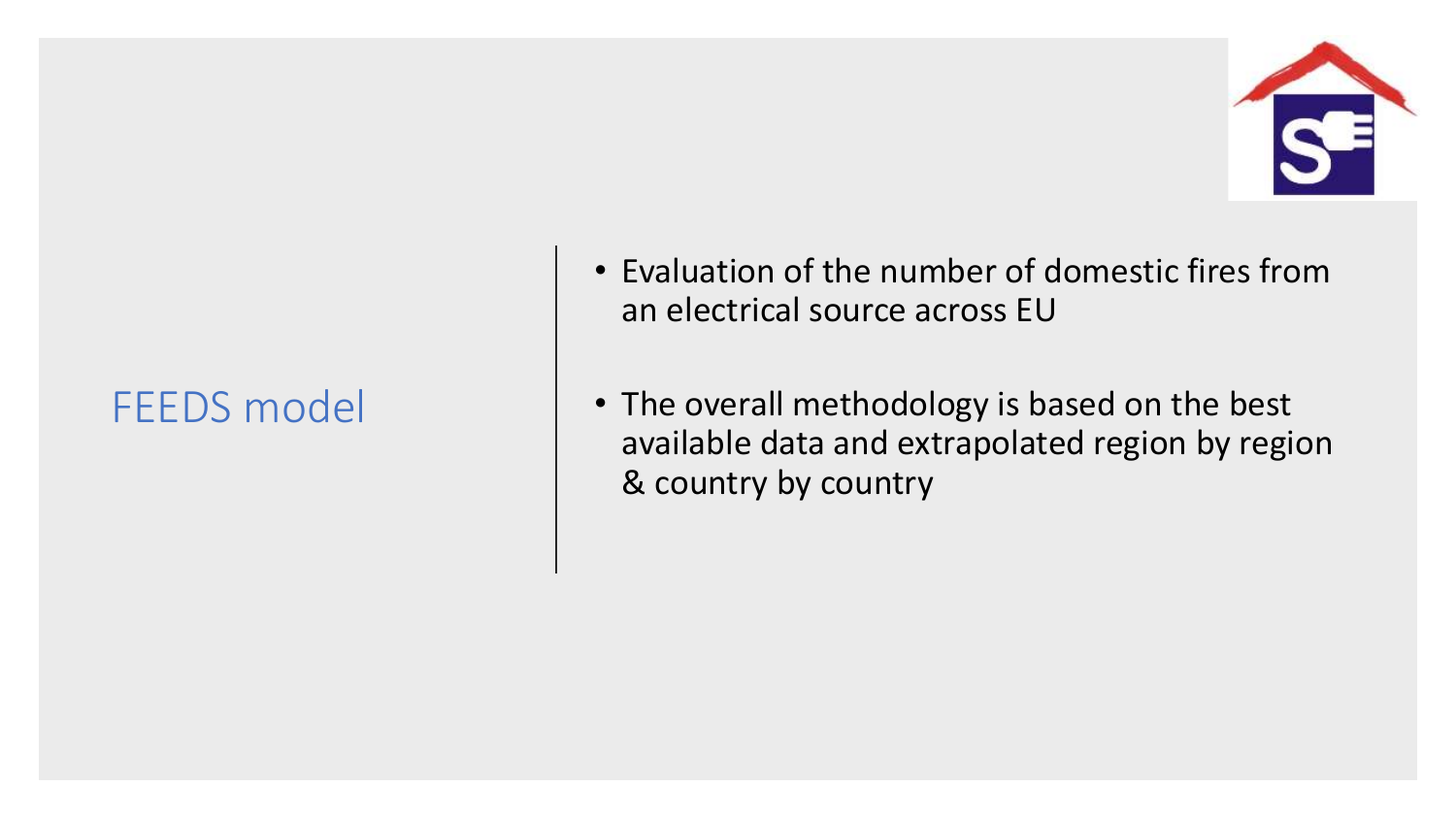## FEEDS model

### **Basic assumptions**



- 2 out of 5 domestic fires require an intervention by the fire brigades (reported fires), 5 is the number of declaration to insurance companies
- Fires from unknown/uninspected sources are redistributed into the existing categories
- All data processed according to the FEEDS model have been submitted to our members for review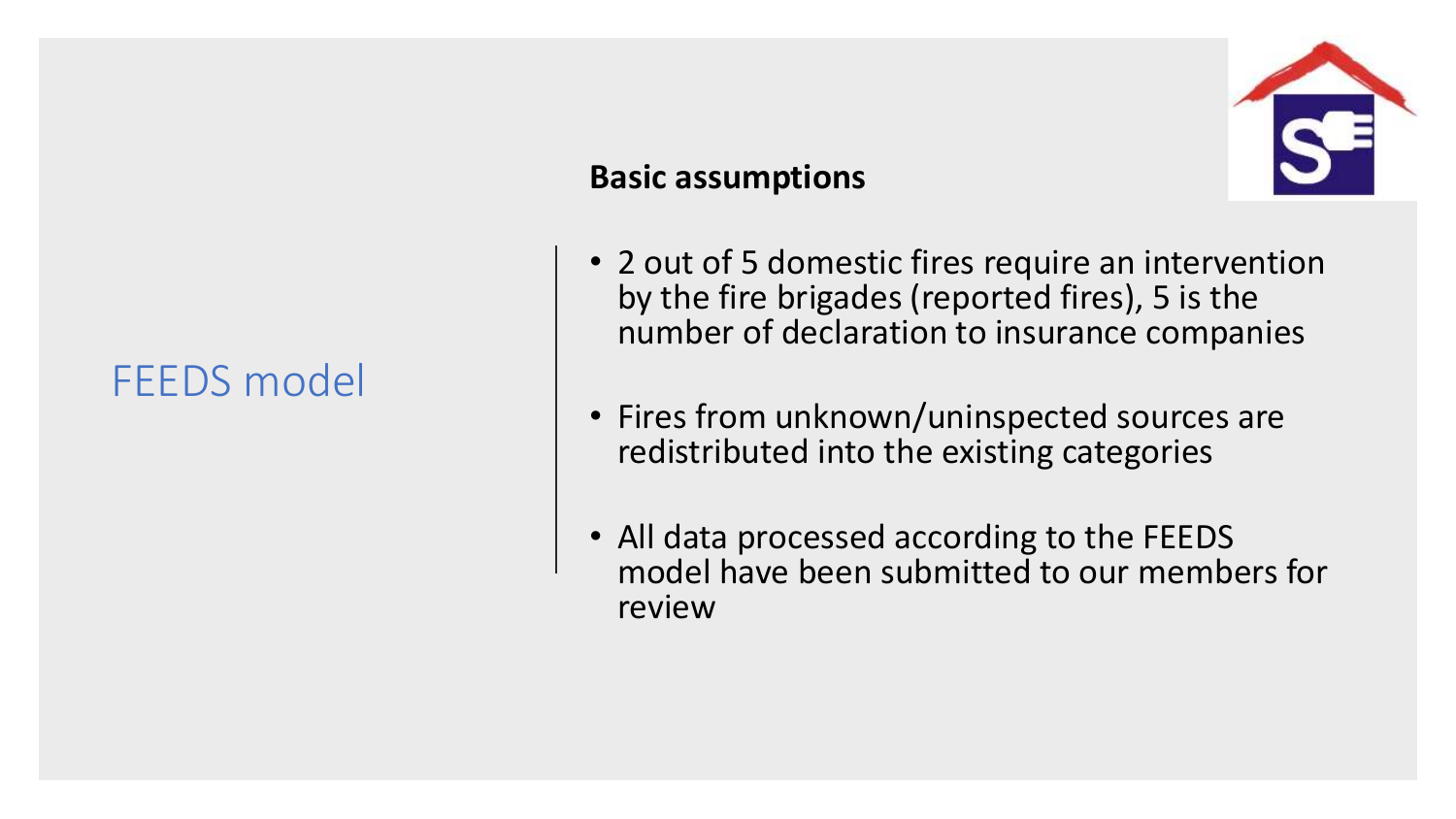## FEEDS data

- **Electrical fires account for 25 - 30% of all domestic fires**, an increase of 5 - 10% (among the total number of domestic fires) in the last 10 years
- The **total number of fires of electrical source**  in the EU is estimated to be **273.000** per year
- Their consequences have a strong impact in terms of fatalities, injuries, the economic cost to society and dramatic experiences for families

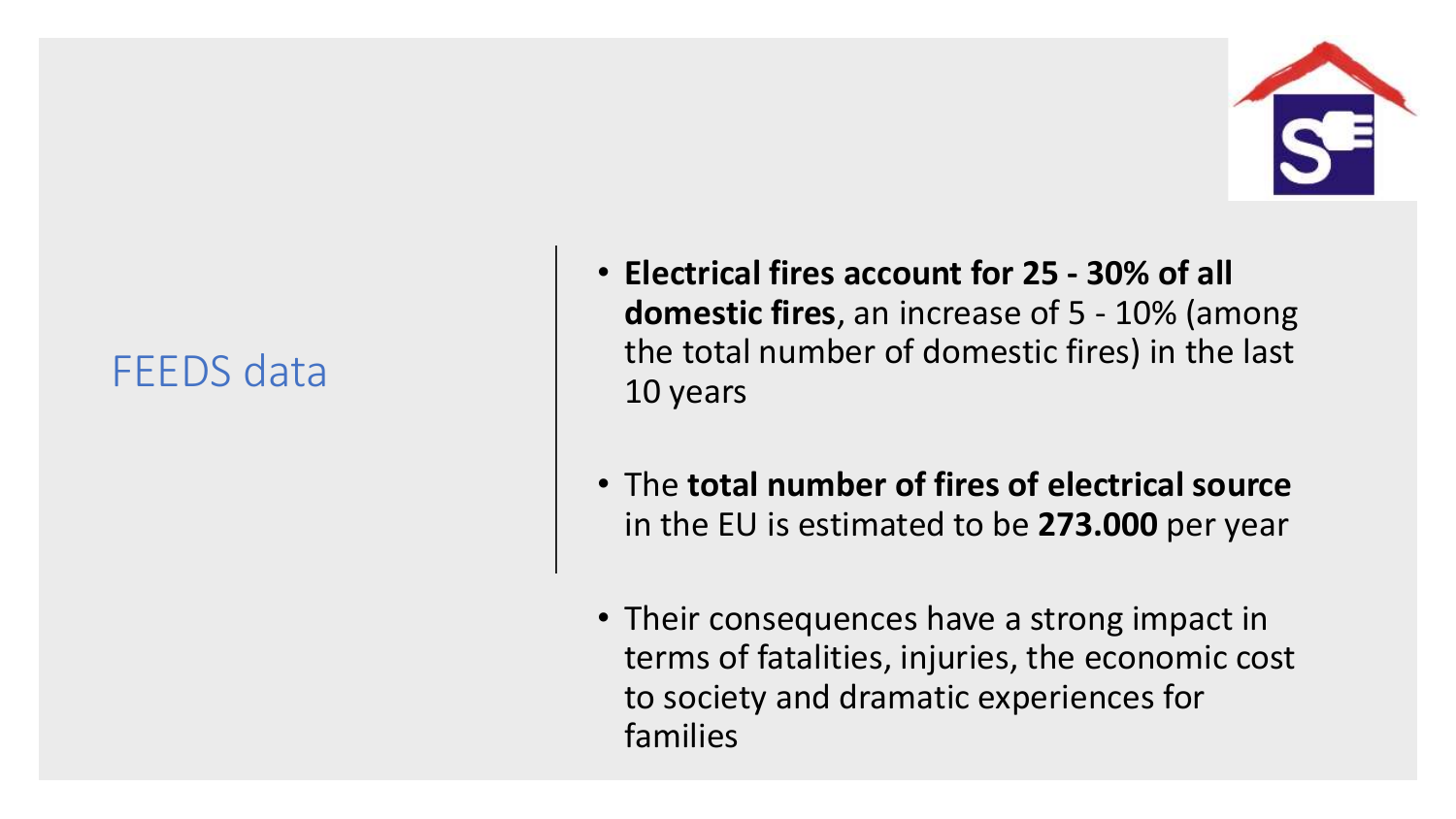| Per year                                  | # Population | <b>Number of</b><br>dwellings | <b>Electrical fires</b><br>(reported or not) |  |  |
|-------------------------------------------|--------------|-------------------------------|----------------------------------------------|--|--|
| Northwestern EU                           | 252 727 014  | 113 685 316                   | 187 050                                      |  |  |
| <b>Nordic countries</b><br>(minus Norway) | 22 125 461   | 11 076 310                    | 8 8 0 0                                      |  |  |
| <b>Eastern and</b><br><b>Central EU</b>   | 104 704 842  | 40 022 493                    | 28 4 8 0                                     |  |  |
| <b>Southern EU</b>                        | 133 205 368  | 62 297 305                    | 48 900                                       |  |  |
| <b>Total EU</b>                           | 512 762 685  | 227 072 424                   | 273 230                                      |  |  |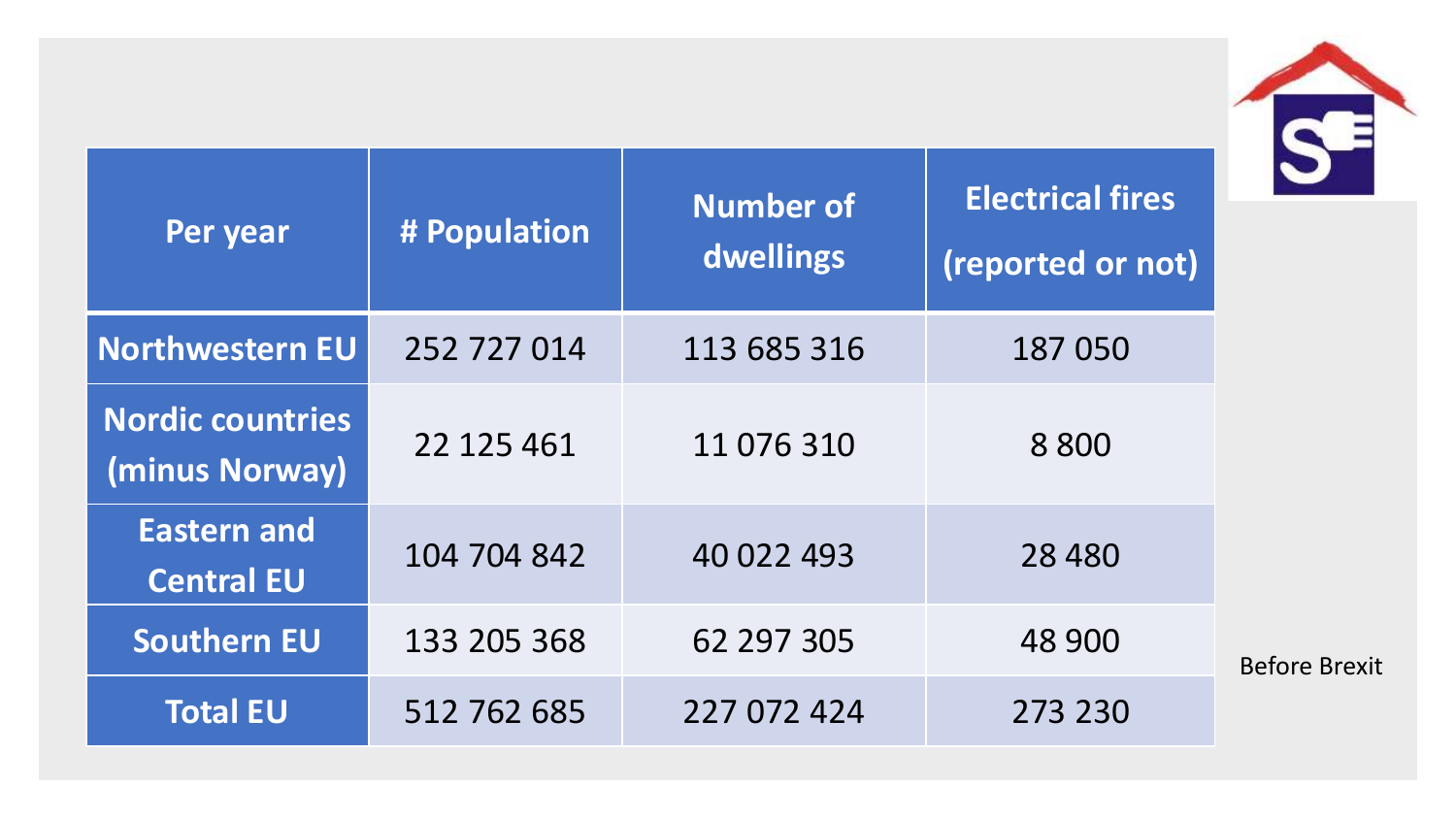|            | <b>Population</b>                                                                                                            | <b>Dwellings</b>                                                                                              | <b>Electrical Fires</b>      | <b>EF/population</b> | <b>EF/dwellings</b> |  |  |                                                   |                 |                                              |      |                                                                                                                           |
|------------|------------------------------------------------------------------------------------------------------------------------------|---------------------------------------------------------------------------------------------------------------|------------------------------|----------------------|---------------------|--|--|---------------------------------------------------|-----------------|----------------------------------------------|------|---------------------------------------------------------------------------------------------------------------------------|
| EU         | 512 762 685                                                                                                                  | 227 081 424                                                                                                   | 273 230                      | 530                  | 1200                |  |  |                                                   |                 |                                              |      |                                                                                                                           |
| Japan      | 126 475 664                                                                                                                  | 53 890 900                                                                                                    | 2 7 3 2                      | 22                   | 50                  |  |  |                                                   |                 |                                              |      |                                                                                                                           |
| <b>USA</b> | 313 232 044                                                                                                                  | 129 968 653                                                                                                   | 47 700                       | 155                  | 370                 |  |  |                                                   |                 |                                              |      |                                                                                                                           |
|            | <b>Theresa Griffin</b><br>@TheresaEurope<br>No we can't accept this & will take further action<br>twitter.com/ModernBuildEU/ |                                                                                                               |                              |                      |                     |  |  |                                                   |                 |                                              |      | <b>SE</b>                                                                                                                 |
|            |                                                                                                                              | Modern Building Alliance @ModernBuildEU<br>Replying to @ModernBuildEU<br>Electrical fires per dwelling in #EU |                              |                      |                     |  |  | 512 762 685 227 081 424<br>126 475 664 53 890 900 | .273230<br>2732 | 530<br>22                                    | 1200 | Low awarnes<br>Inspection 10 years<br>to be introduced<br>Inspection every 4<br>years, no issue wih<br>ald building stock |
|            |                                                                                                                              | 3 times more than in #USA<br>Can we accept that?                                                              | 24 times more than in #Japan |                      |                     |  |  |                                                   |                 | 155                                          | 370  | Moderate awarnes<br>carnpaign<br>Inspection 10 years,<br>different from states<br>High level of<br>awarnes campaign       |
|            |                                                                                                                              | @TheresaMEP @SeanKellyMEP#prevention<br>#inspection#EuropeanFireSafetyWeek                                    |                              |                      |                     |  |  |                                                   |                 | 7 11 2:54 PM - Nov 20, 2019 · Elsene, België |      |                                                                                                                           |

stock varnes O years, m states aign.

 $\odot$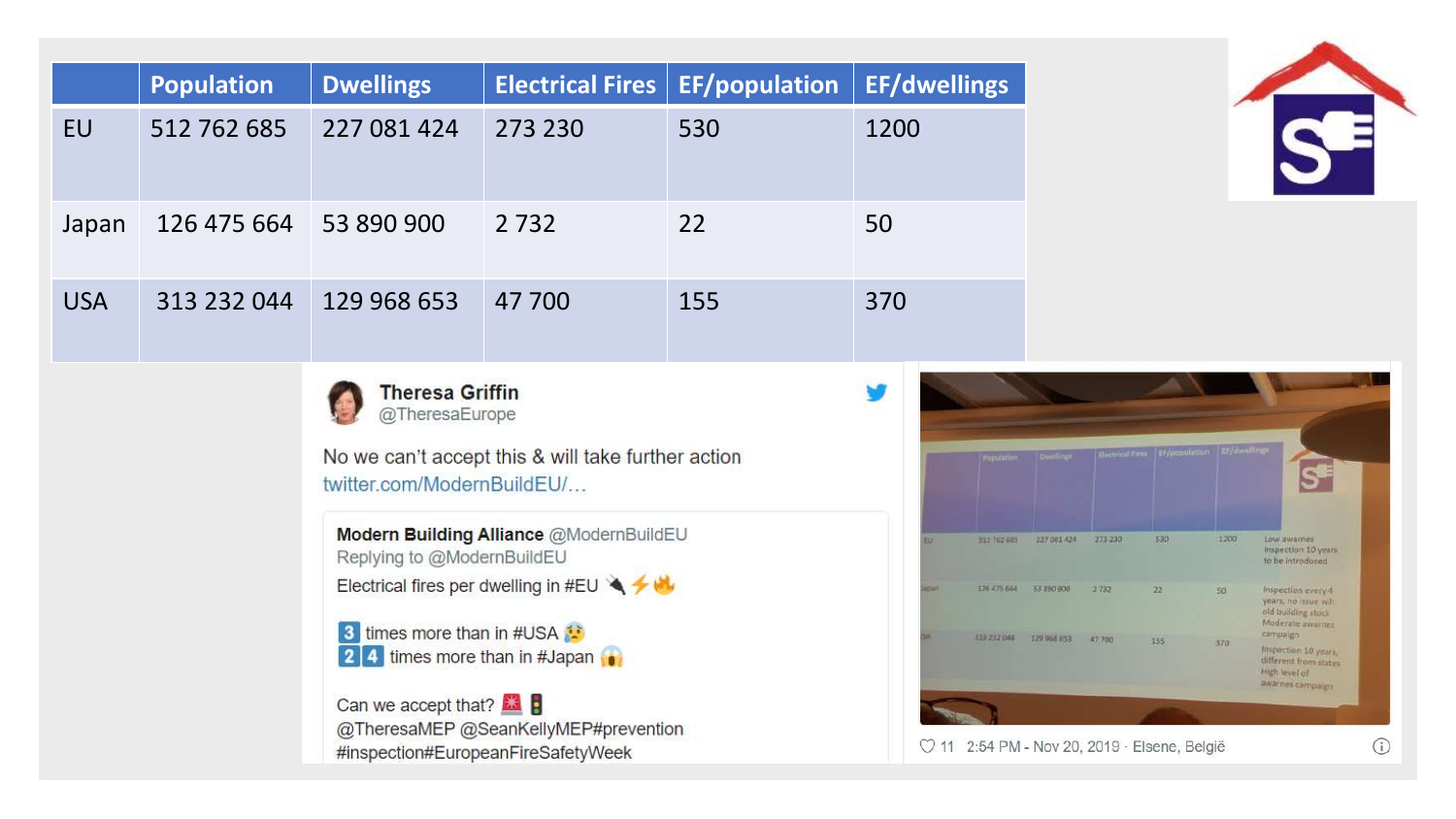

# Electricity and Energy Transition

- Electricity will play a major role in the Energy Transition and it has to be:
	- Clean
	- Reliable
	- Affordable
	- Safe
- Are the European electrical domestic installations ready for the big change of Electrification?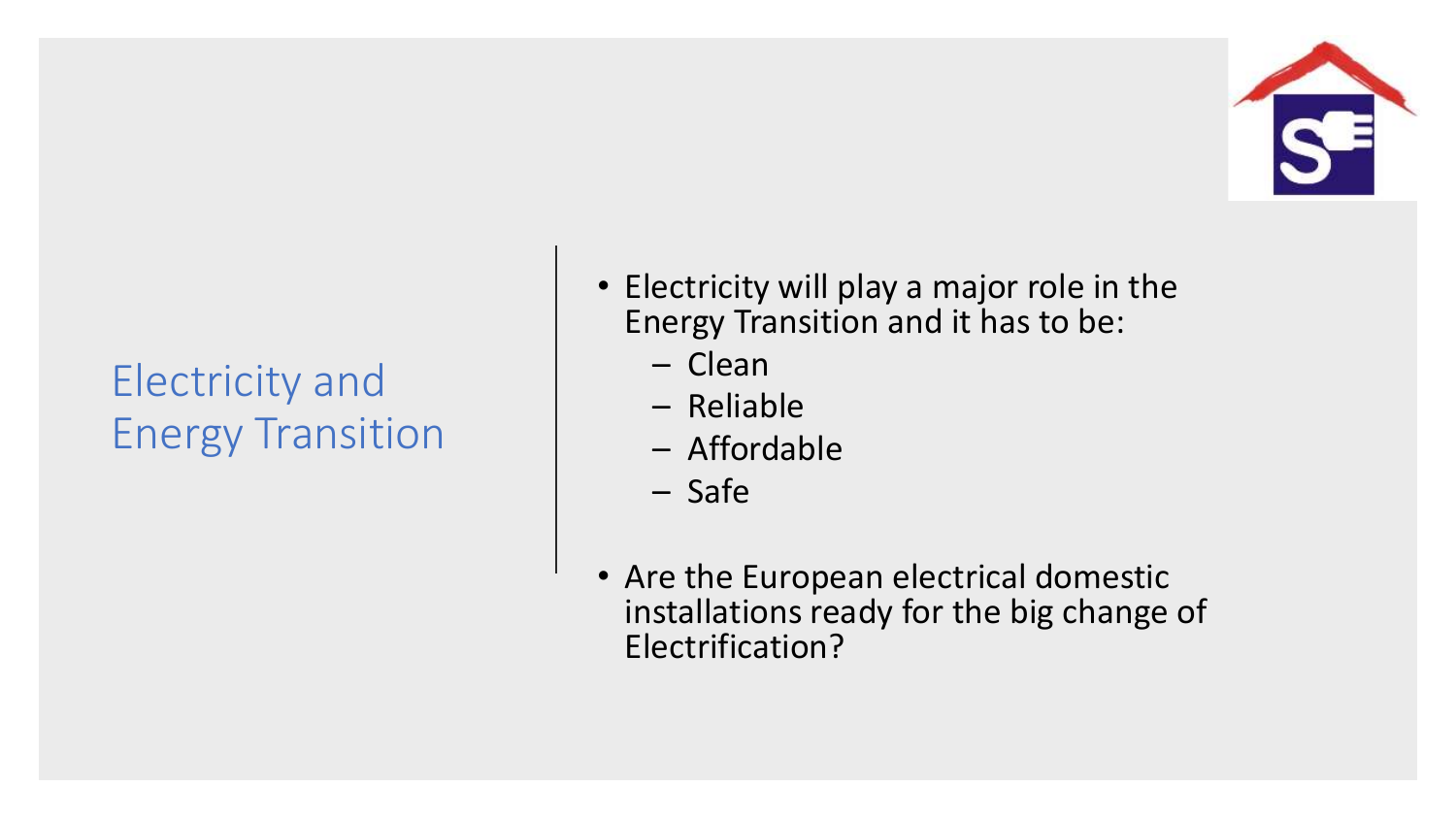

The key factors for an inclusive Energy **Transition** 

- Technological changes (EV, PV…)
- Societal change (Energy Poverty EPOV, elderly, single families…)
- Climate change (More flooding, increased temperatures…)
- Political trends (Green Deal, renewables and efficiency policies, Renovation Wave…)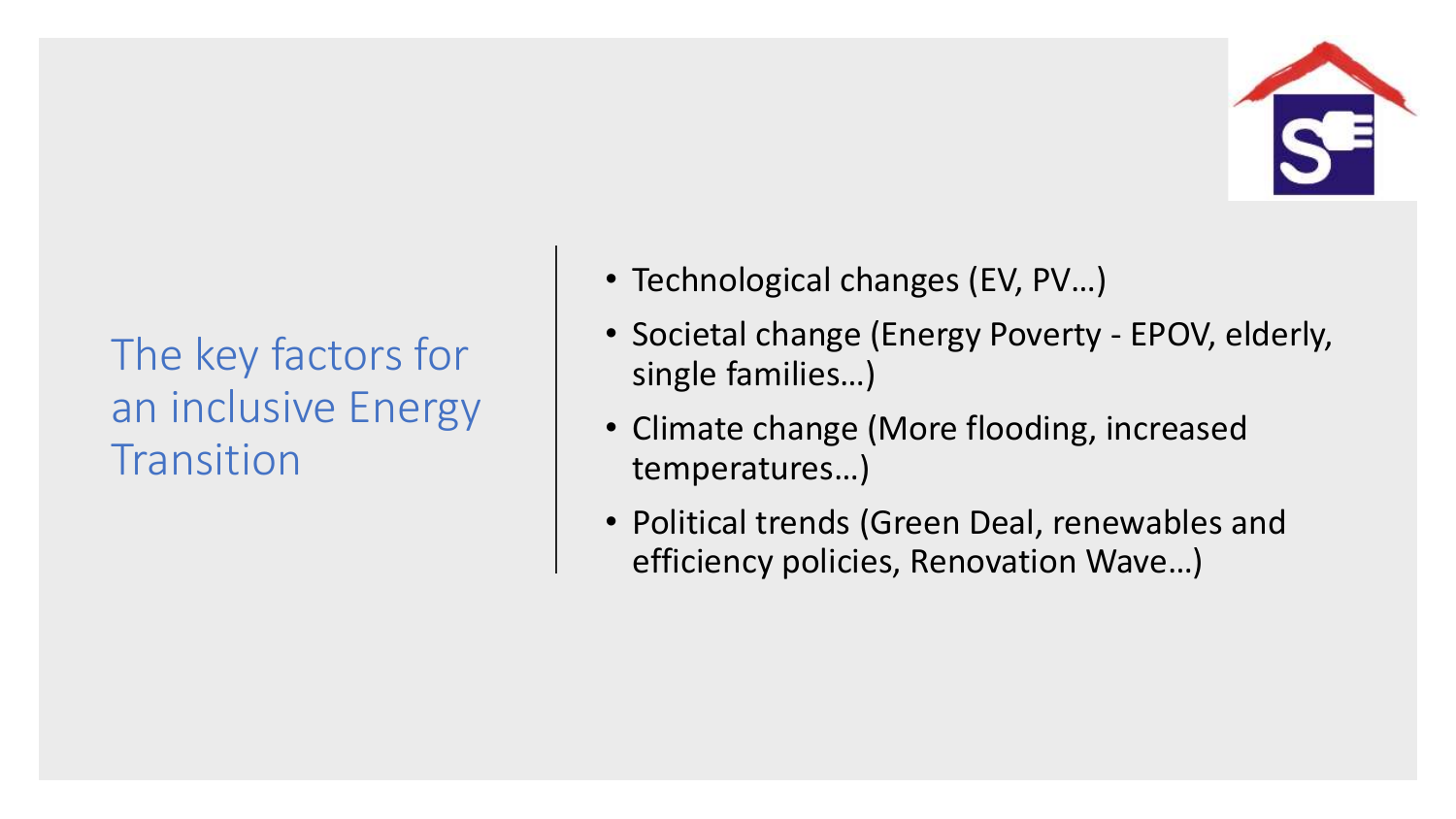

# What can FEEDS do at European level?

- **Deepen the question of data**, FEEDS is ready to help and work with EuroFSA in the EU project and FEEDS is also working on accidental fires
- **Exchange of best practice**, FEEDS already attends to FIEP meetings since its creation
- **Develop awareness**, FEEDS plane regular communication campaigns
- FEEDS is a **toolbox** and an **expertise** at your disposal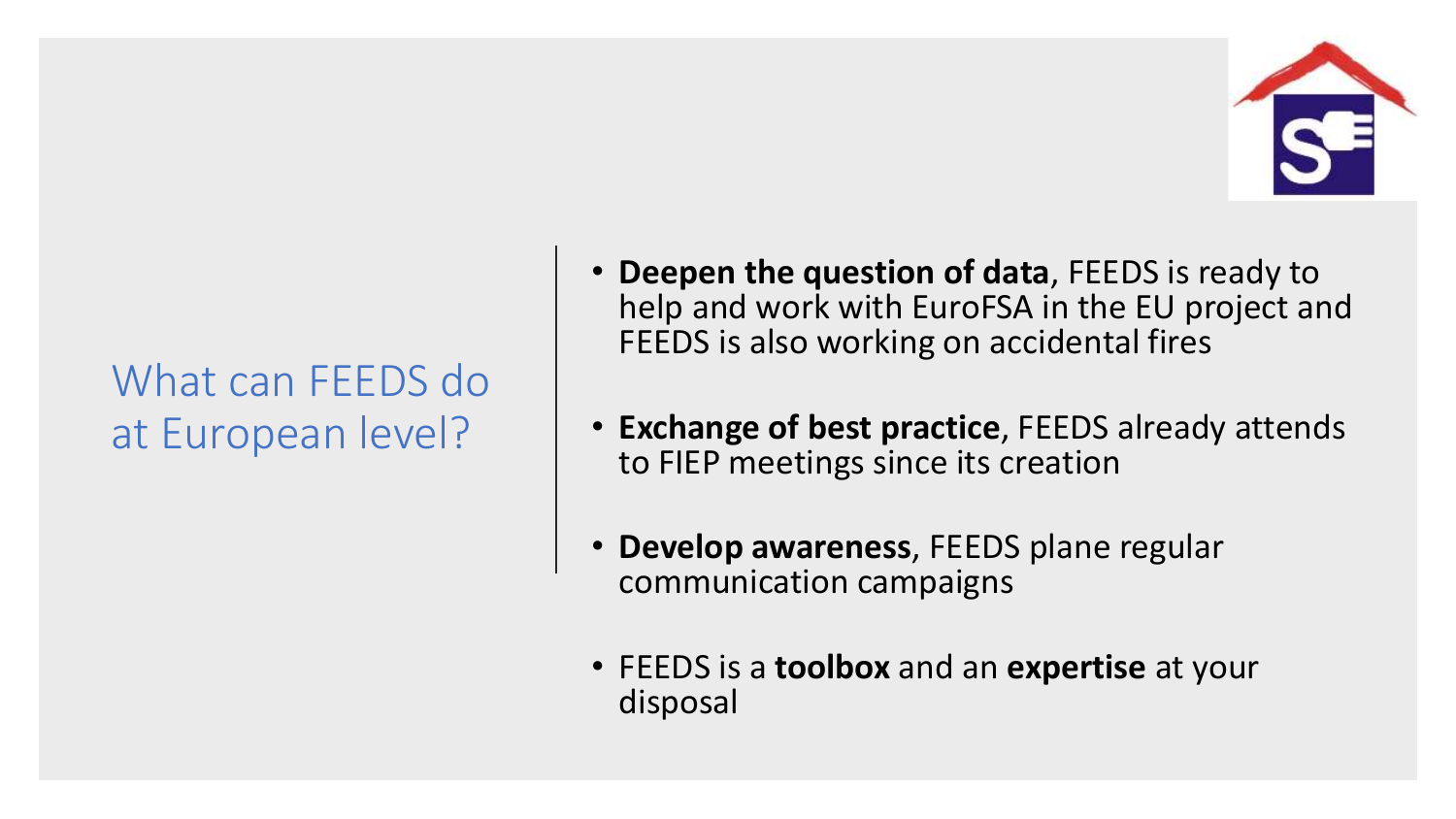

# Ask from FEEDS to EU

- Recognizing the importance of this issue
- Importance of the prevention
- Not too much focus on large event
- Coordination of the communication & best practice at the local level
- Promotion of mandatory checks of electrical domestic installations in the various policies regarding the EU Energy Transition (as it was the case for cars)